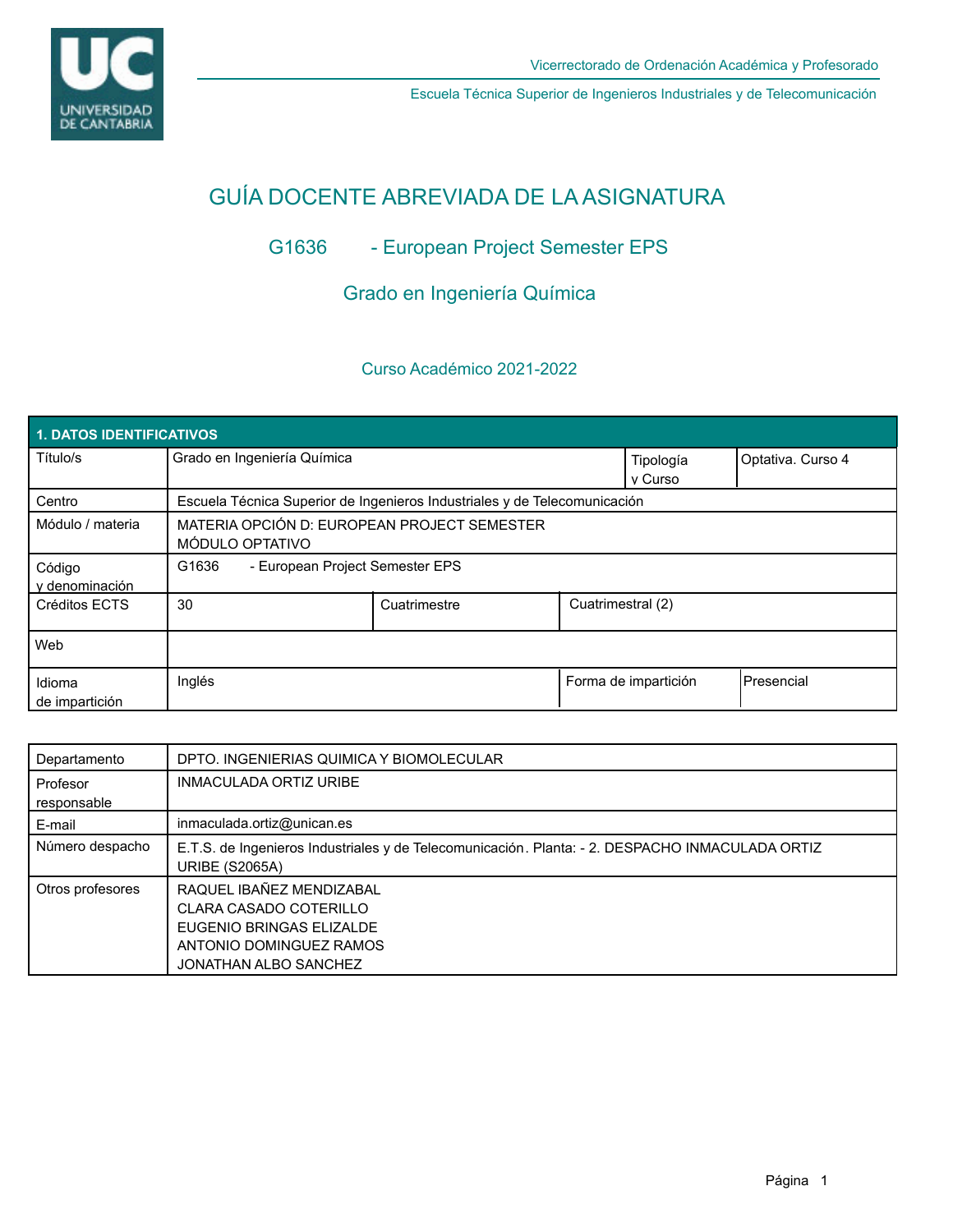

Escuela Técnica Superior de Ingenieros Industriales y de Telecomunicación

### **3.1 RESULTADOS DE APRENDIZAJE**

- Those corresponding to the following matters, -

G787 Advanced Separation processes

G795 Wastewater Treatment

G799 Life Cycle Assessment

- Development of a group project where chemical engineering fundamentals (mass balances, energy balances, process

kinetics...) are integrated for the optimum design of one of the following topics

\* CO2 capture and recovery. Impact on climate change

\*New water sources: Wastewater regeneration and reuse

\*Desalination processes: source of water and chemicals "

- "Application of biotechnology to environmental and industrial processes" "Polymers and new materials"
- "Renewable energy sources: Photovoltaic, Fuel cels... "Industrial effluents as a source of value added products"
- "Chemical and biomolecular engineering: purification of biomolecules, tissue engineering" etc
- Development of an individual project where chemical engineering fundamentals (mass balances, energy balances, process
- kinetics...) are integrated for the optimum design of one of the following topics
- \* CO2 capture and recovery. Impact on climate change

\*New water sources: Wastewater regeneration and reuse

- \*Desalination processes: source of water and chemicals "
- "Application of biotechnology to environmental and industrial processes" "Polymers and new materials"
- "Renewable energy sources: Photovoltaic, Fuel cels... "Industrial effluents as a source of value added products"
- "Chemical and biomolecular engineering: purification of biomolecules, tissue engineering" etc Oral and written presentation

#### **4. OBJETIVOS**

-

Integrate the fundamentals of chemical engineering disciplines for the optimum design of environmental, energy, chemical and biomedical processes. Along the course students will take part in team projects working on selected topics and they will develop an individual project as well.

#### **6. ORGANIZACIÓN DOCENTE**

CONTENIDOS

1 G787 ADVANCED SEPARATION PROCESSES G795 WASTEWATER TREATMENT G799 LIFE CYCLE ASSESSMENT